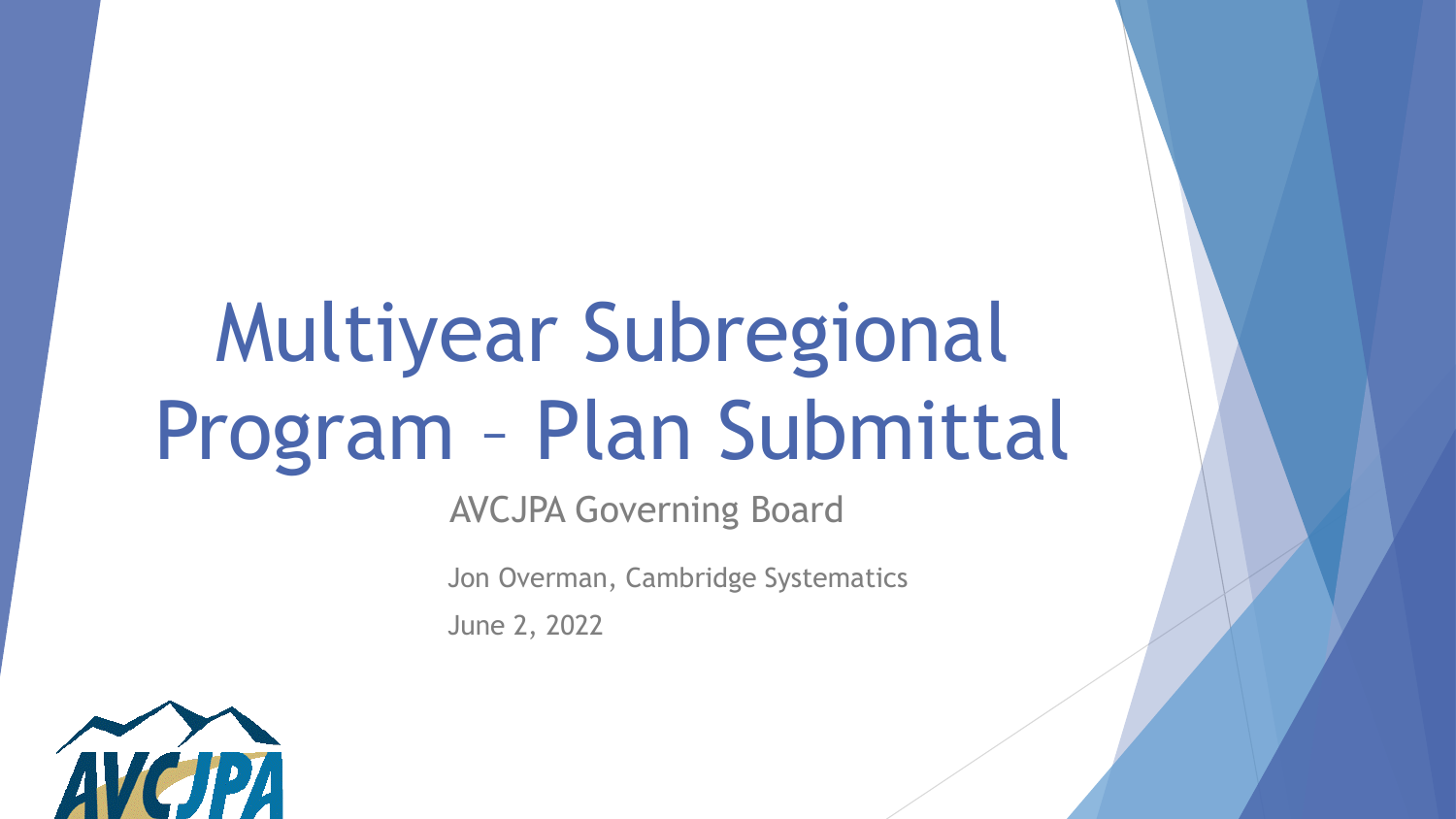# Agenda

- Review MSP Process
- Review Projects to Receive New Funding
- Submit Draft MSP Plan for approval
- Submit MSP funding reallocation plan for approval

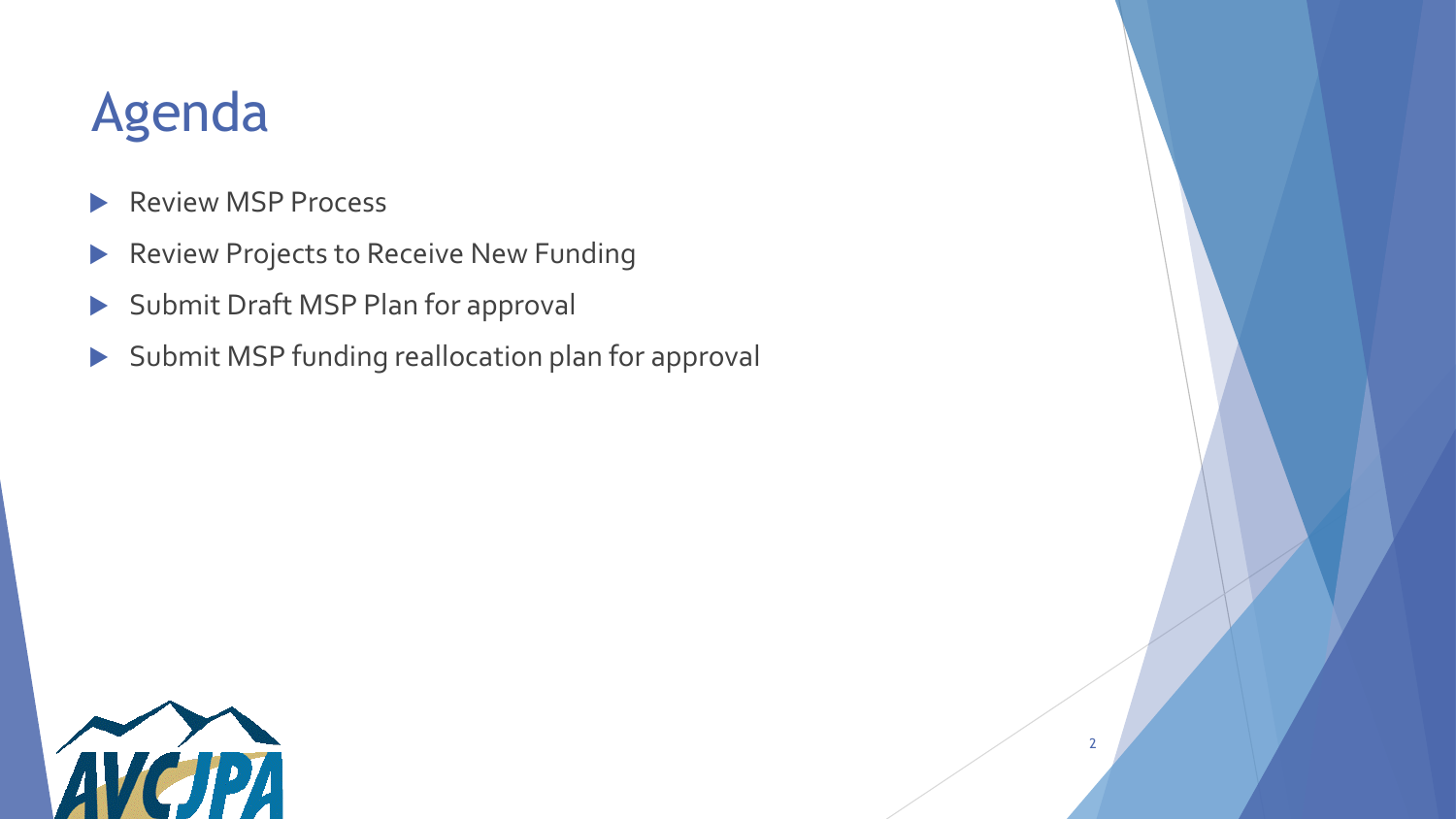# MSP Development Process

- Metro funding announcement
- Subregional allocation process (per capita)
- Initial project scoping
- Public engagement
- AVCJPA Board approval (today)
- Project details and submittal
- Metro Board approval (Fall)

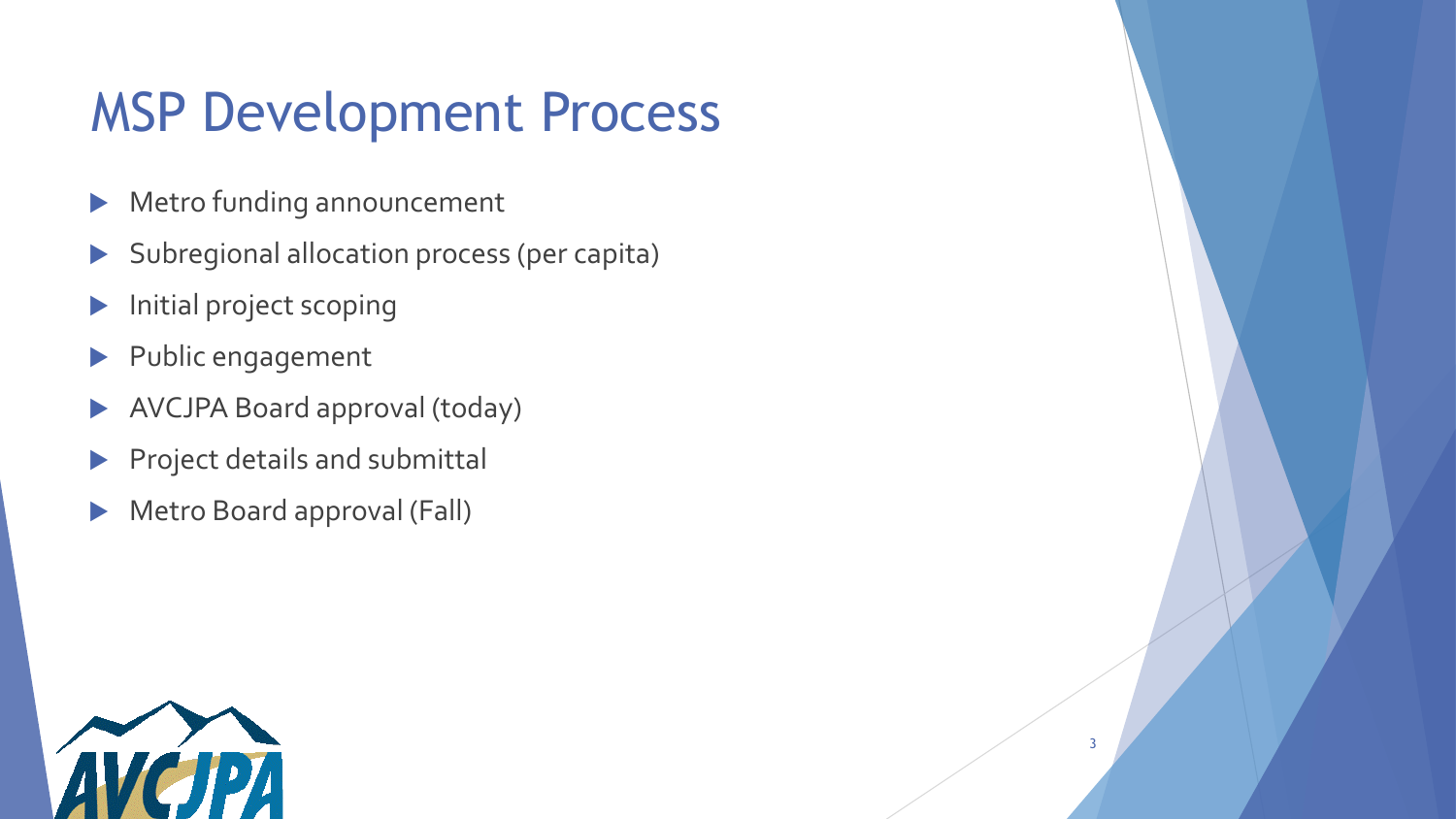# MSP Funding Estimate

| <b>MSP Funds Available by</b><br>Program                        | <b>Previous</b><br><b>Allocation</b><br>(7 years) | <b>New Funding</b><br>(2 years) | <b>Total Allotment</b> |
|-----------------------------------------------------------------|---------------------------------------------------|---------------------------------|------------------------|
| <b>Transit Projects</b>                                         | \$19,348,000                                      | \$6,078,000                     | \$25,426,000           |
| <b>Modal Connectivity and</b><br><b>Complete Streets (MMCS)</b> | \$15,202,000                                      | \$4,775,000                     | \$19,977,000           |
| Total                                                           | \$34,550,000                                      | \$10,853,000                    | \$45,403,000           |

 Subregional governing bodies determine process for allocating and programming MSP funding

4

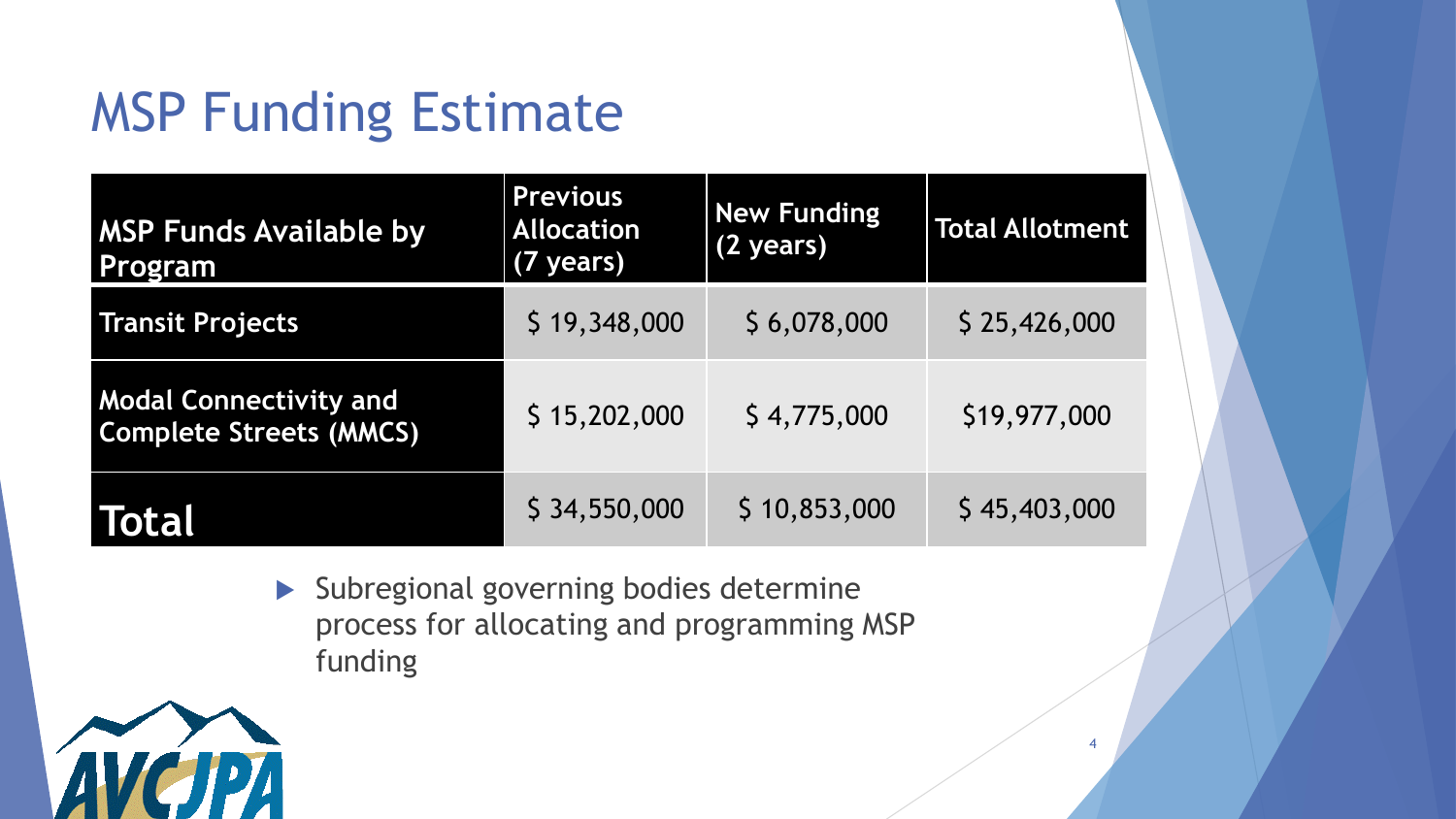# Available Funding For Programming

|                       |             | <b>Total Available by Jurisdiction</b> |              |              |  |  |  |  |  |
|-----------------------|-------------|----------------------------------------|--------------|--------------|--|--|--|--|--|
| <b>Agency</b>         | New MMCS    | <b>New Transit</b>                     | Unprogrammed | Total        |  |  |  |  |  |
| <b>Burbank</b>        | \$957,307   | \$1,218,434                            | \$2,221,245  | \$4,396,987  |  |  |  |  |  |
| Glendale              | \$1,876,827 | \$2,388,773                            |              | \$4,265,600  |  |  |  |  |  |
| La Cañada Flintridge  | \$185,939   | \$236,658                              | \$412,284    | \$834,881    |  |  |  |  |  |
| La Crescenta-Montrose | \$181,003   | \$230,376                              | \$1,324,099  | \$1,735,479  |  |  |  |  |  |
| Pasadena              | \$1,337,923 | \$1,702,871                            |              | \$3,040,794  |  |  |  |  |  |
| South Pasadena        | \$236,341   | \$300,809                              | \$1,722,624  | \$2,259,774  |  |  |  |  |  |
| Total                 | \$4,775,340 | \$6,077,921                            | \$5,680,253  | \$16,533,514 |  |  |  |  |  |

 Several agencies left funding unprogrammed during last MSP Plan submittal

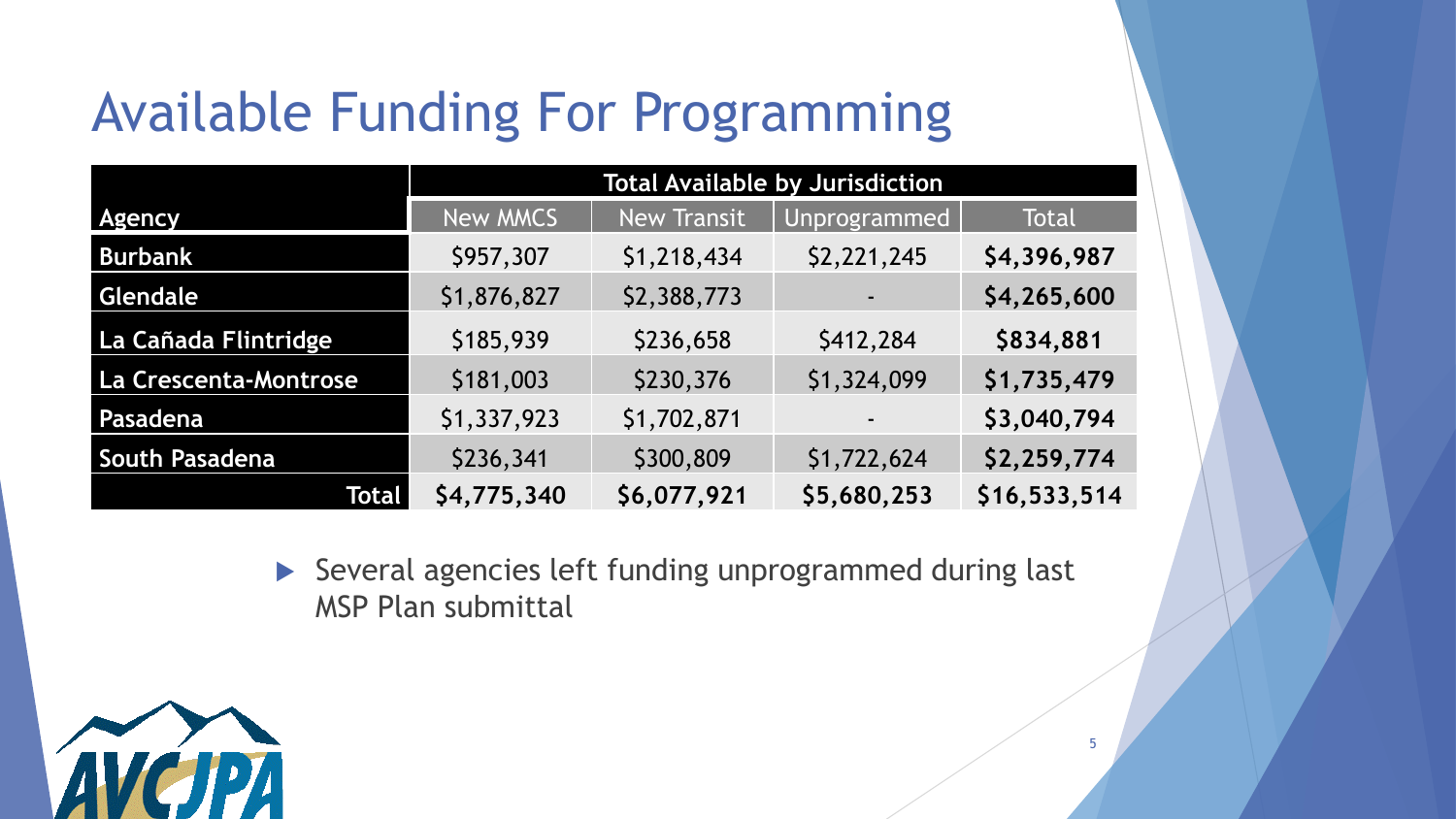# MSP Proposed Projects - Burbank

| <b>Jurisdiction</b>                                     | <b>Project Description</b>                                                                                        | MSP Funding<br>Request |
|---------------------------------------------------------|-------------------------------------------------------------------------------------------------------------------|------------------------|
| <b>Burbank</b>                                          |                                                                                                                   | \$4,396,987            |
| <b>Burbank Bus Zero Emission</b><br><b>Bus Purchase</b> | Purchase of five, battery electric 35' foot transit vehicles with an assumed cost of<br>900k each for Burbank Bus | \$4,396,987            |

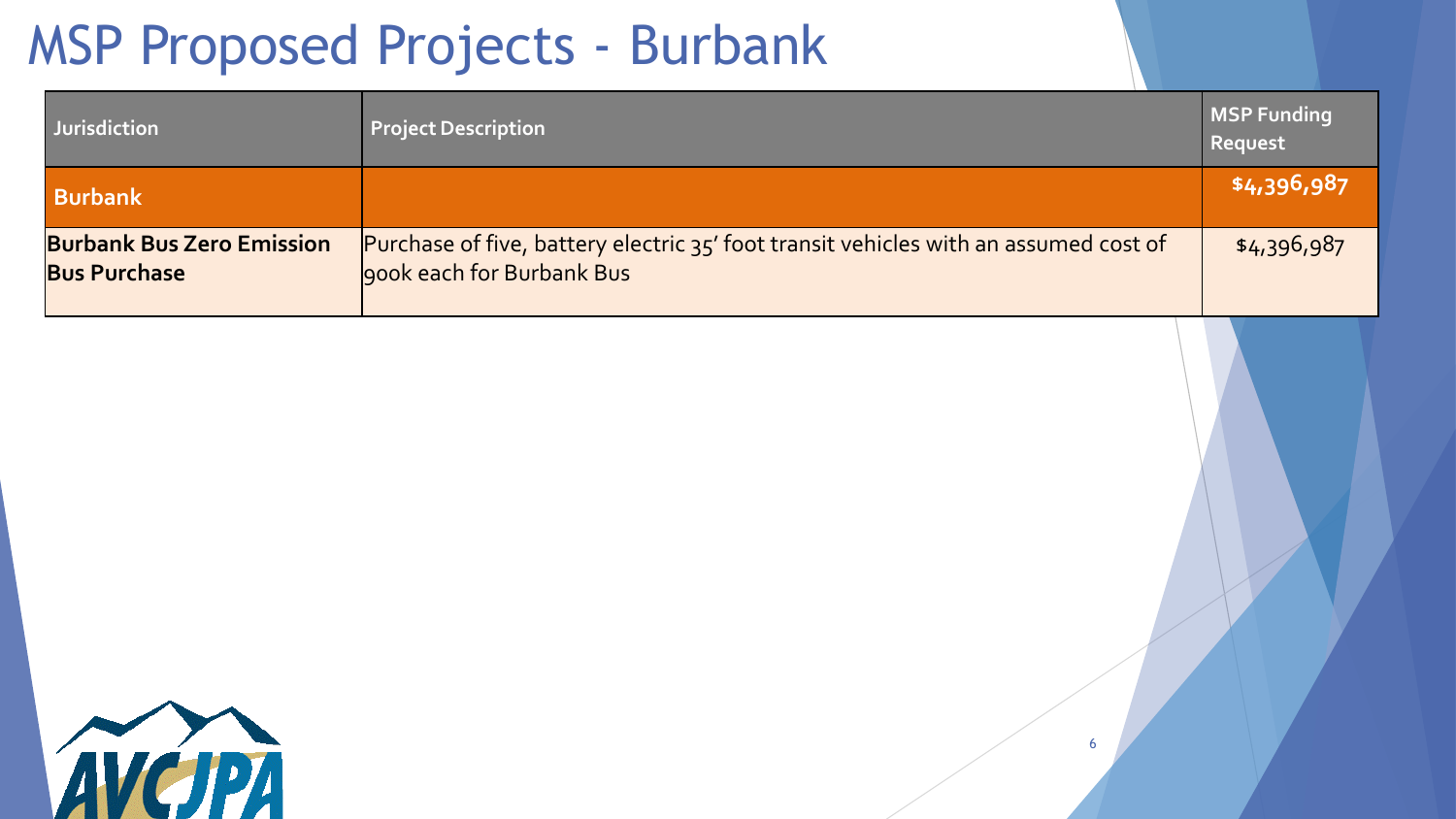# MSP Proposed Projects - Glendale

| Uurisdiction                                              | <b>Project Description</b>                                                                                                                                                                                                              | <b>MSP Funding</b><br>Request |
|-----------------------------------------------------------|-----------------------------------------------------------------------------------------------------------------------------------------------------------------------------------------------------------------------------------------|-------------------------------|
| Glendale                                                  |                                                                                                                                                                                                                                         | \$4,265,599                   |
| <b>Honolulu Avenue</b><br><b>Rehabilitation Project</b>   | Improve pedestrian, bicycle, and transit connectivity throughout the project<br>corridor between Verdugo Road and Lowell Avenue to provide a sub-regional<br>benefit to the Cities of Glendale and La Canada and City and County of LA. | \$1,876,827                   |
| <b>Electrification of Beeline</b><br><b>Transit Fleet</b> | Replace Beeline CNG buses that have reached their useful life with battery-electric<br>buses. Funding will purchase battery-electric buses, charging infrastructure, and<br>facility upgrades                                           | \$2,388,773                   |
|                                                           |                                                                                                                                                                                                                                         |                               |

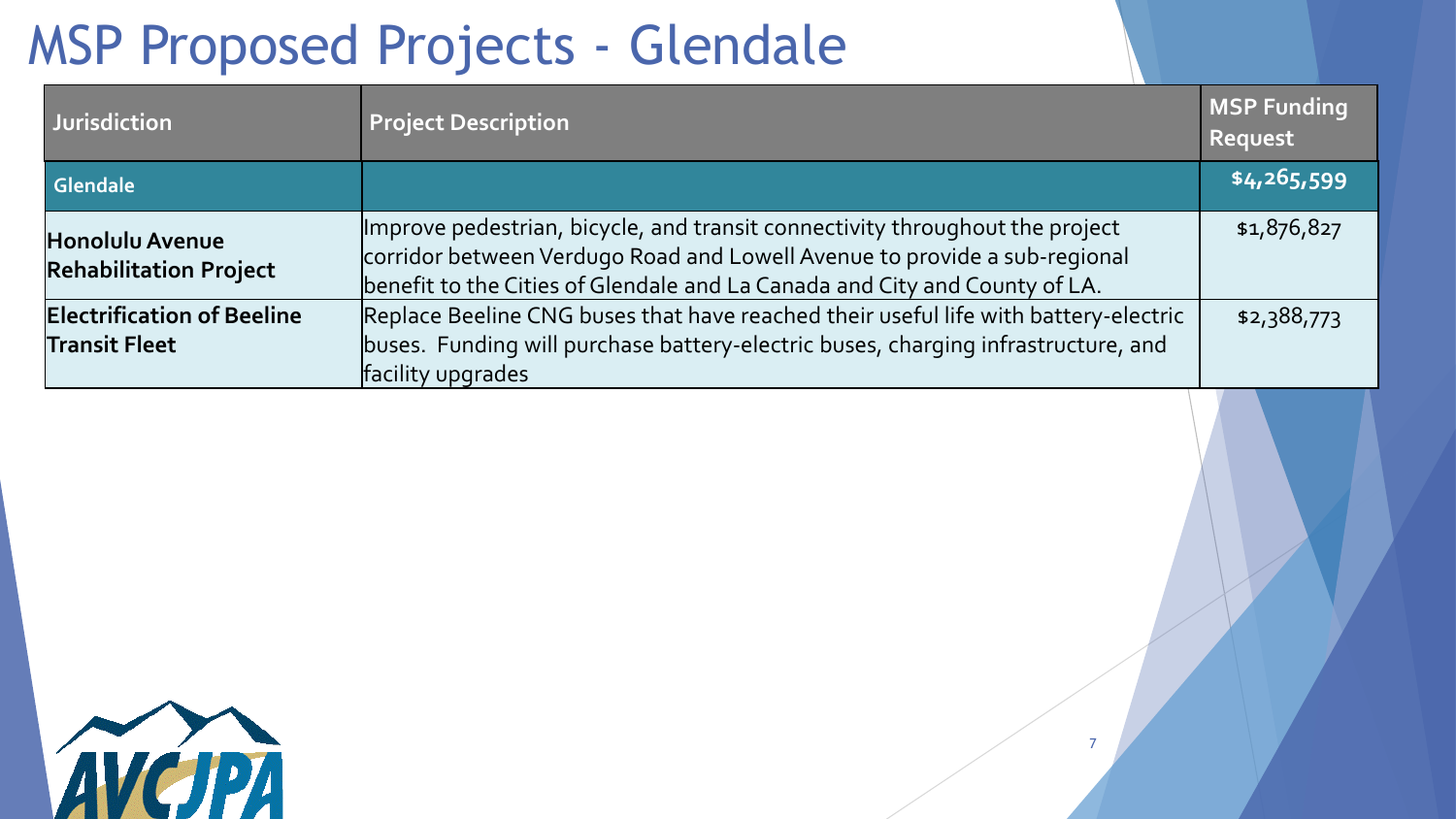## MSP Proposed Projects - LA County

| Jurisdiction                         | <b>Project Description</b> | <b>MSP Funding</b><br>Request |
|--------------------------------------|----------------------------|-------------------------------|
| La Crescenta-Montrose<br>(LA County) |                            | \$1,735,479                   |
| <b>NA</b>                            | Unprogrammed               | \$1,735,479                   |

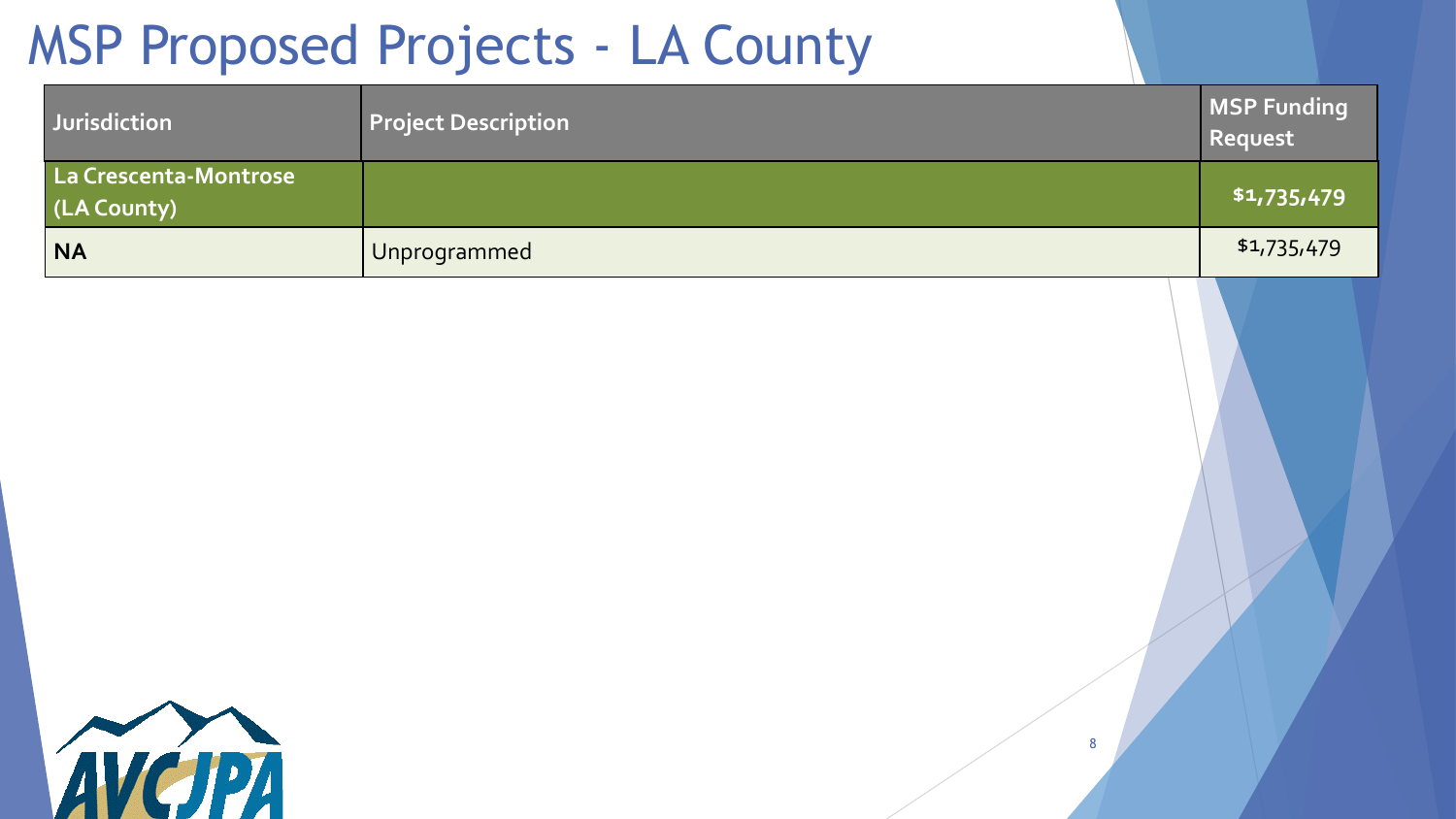# MSP Proposed Projects - La Cañada Flintridge

| <b>Jurisdiction</b>                       | <b>Project Description</b>                         | <b>MSP Funding</b><br>Request |
|-------------------------------------------|----------------------------------------------------|-------------------------------|
| La Cañada Flintridge                      |                                                    | \$834,881                     |
| Bus Purchase for Fleet<br>Electrification | Purchase of Two Replacement Electric Shuttle Buses | \$360,000                     |
|                                           | Unprogrammed                                       | \$474,881                     |

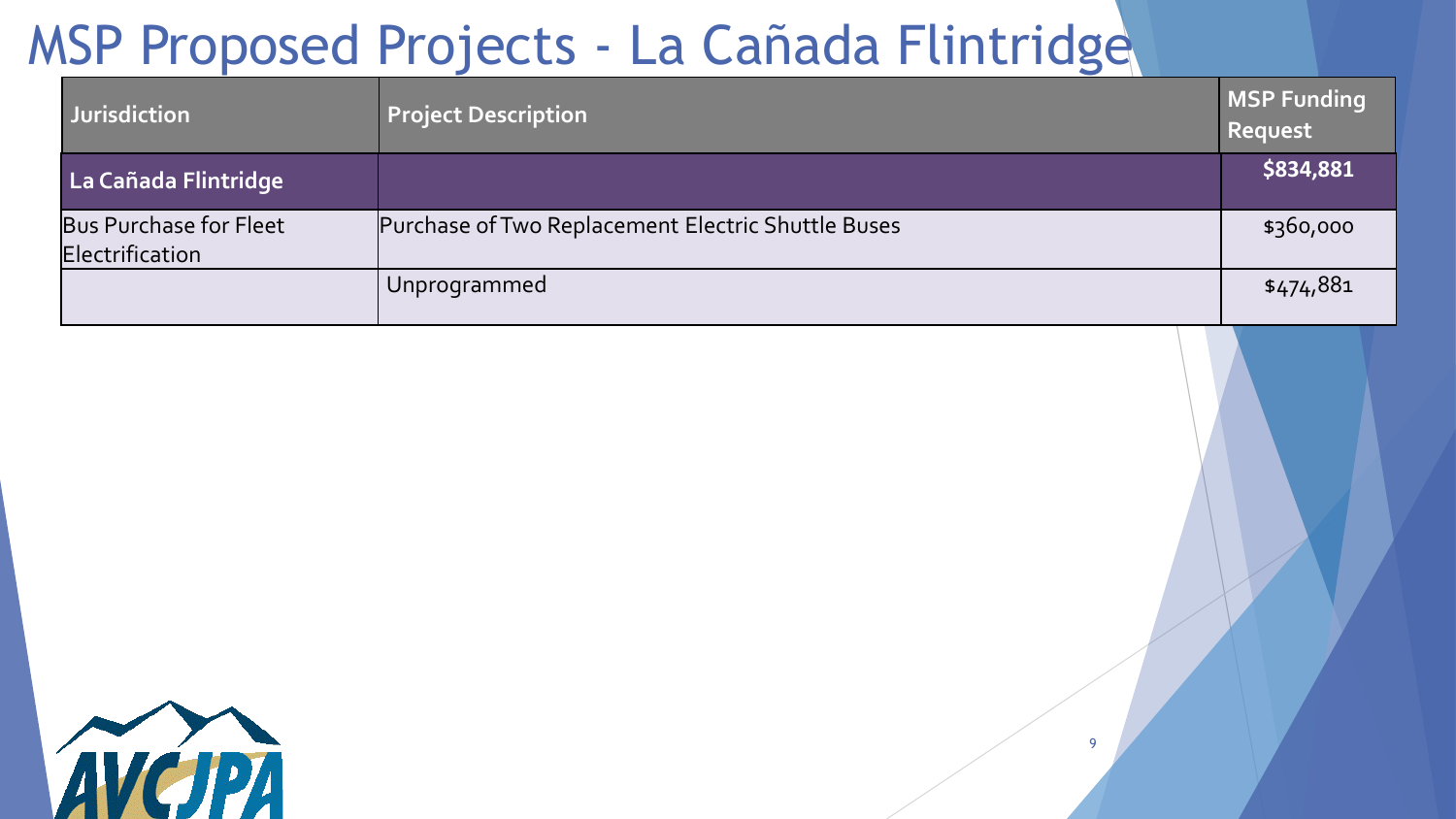# MSP Proposed Projects - Pasadena

| <b>Jurisdiction</b>                                                                            | <b>Project Description</b>                                                                                                                                                                                                                                                                                                                                                                                                                                                                                 | <b>MSP Funding</b><br>Request |
|------------------------------------------------------------------------------------------------|------------------------------------------------------------------------------------------------------------------------------------------------------------------------------------------------------------------------------------------------------------------------------------------------------------------------------------------------------------------------------------------------------------------------------------------------------------------------------------------------------------|-------------------------------|
| Pasadena                                                                                       |                                                                                                                                                                                                                                                                                                                                                                                                                                                                                                            | \$3,040,794                   |
| <b>Purchase Replacement and</b><br><b>Expansion Buses for</b><br>Pasadena Transit              | This project provides for the purchase of replacement transit vehicles and expansion<br>transit vehicles for the City of Pasadena's fixed-route transit system                                                                                                                                                                                                                                                                                                                                             | \$1,702,871                   |
| <b>New Traffic Signals for</b><br><b>Pedestrian Connectivity</b>                               | This project provides for the installation of three new traffic signals along key<br>multimodal corridors with the goal of improving pedestrian safety and connectivity.<br>The five intersections are Traffic Signal and Curb Extensions at Sierra Bonita Avenue<br>and Orange Grove Boulevard, Del Mar Boulevard at Michigan Avenue, Del Mar<br>Boulevard at Kinneloa Ave, Orange Grove Boulevard at Sunnyslope Avenue, and<br>Sierra Madre Villa Ave at Electronic Drive                                | \$837,923                     |
| <b>Installation of Crosswalk at</b><br><b>Washington Boulevard and</b><br><b>Hudson Avenue</b> | This project provides for the installation of a crosswalk with High-Intensity<br>Activated crosswalk (HAWK) traffic signal at East Washington Boulevard and North<br>Hudson Avenue. This project will enhance pedestrian safety for frequent users of<br>nearby bus stops, Washington Community Center, senior housing, and shopping<br>plaza as the nearest crosswalk is over 500 feet away. This project is located in<br>Northwest Pasadena which is an area that has been targeted for revitalization. | \$500,000                     |

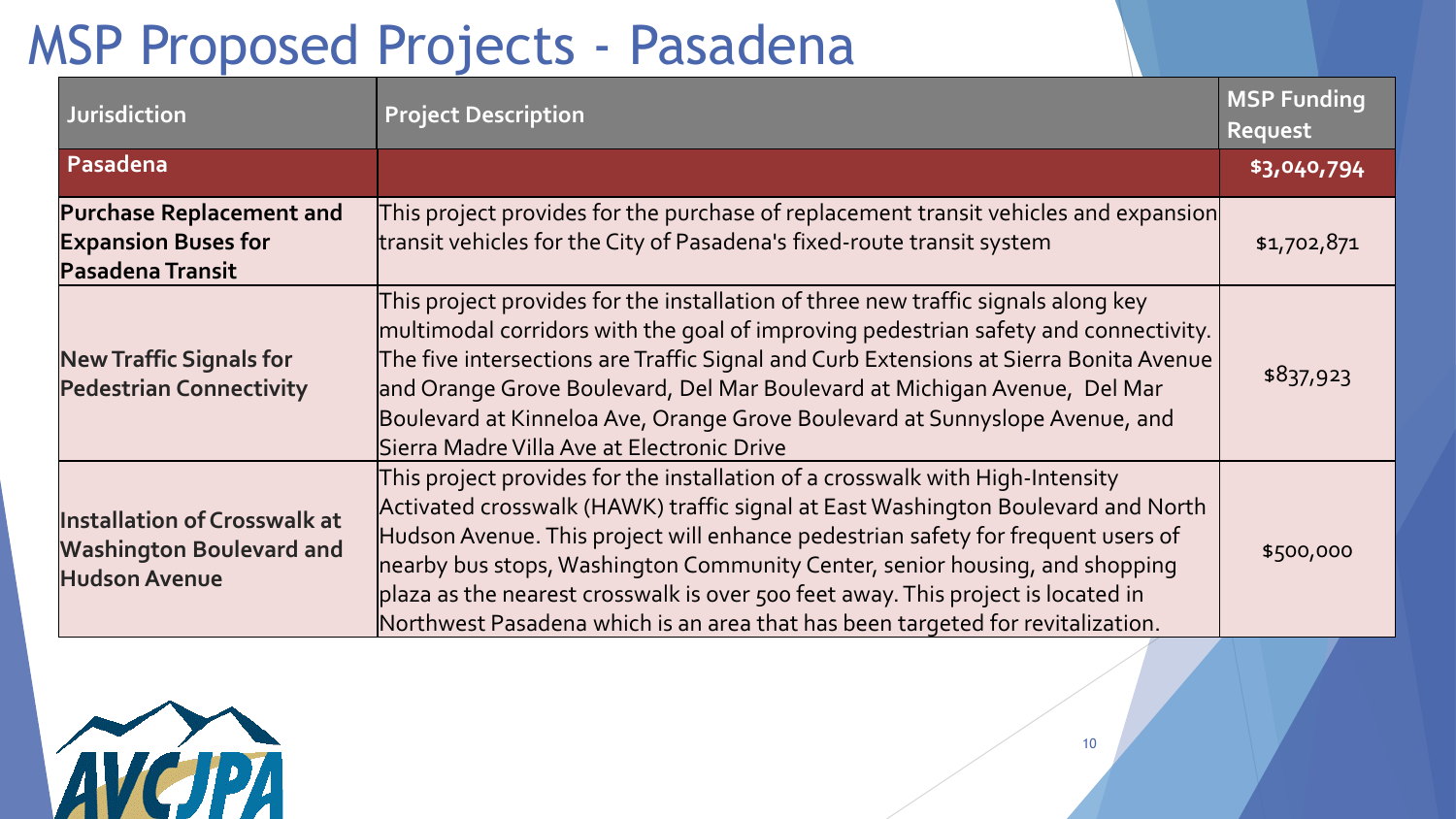### MSP Proposed Projects – South Pasadena

| Jurisdiction                                                                                                                          | <b>Project Description</b>                                                                                                                                                                                                                                                                                                                                                                                                                                                                                                                                                                                                                           | <b>MSP Funding</b> |
|---------------------------------------------------------------------------------------------------------------------------------------|------------------------------------------------------------------------------------------------------------------------------------------------------------------------------------------------------------------------------------------------------------------------------------------------------------------------------------------------------------------------------------------------------------------------------------------------------------------------------------------------------------------------------------------------------------------------------------------------------------------------------------------------------|--------------------|
|                                                                                                                                       |                                                                                                                                                                                                                                                                                                                                                                                                                                                                                                                                                                                                                                                      | Request            |
| <b>South Pasadena</b>                                                                                                                 |                                                                                                                                                                                                                                                                                                                                                                                                                                                                                                                                                                                                                                                      | \$2,259,774        |
| Avenue                                                                                                                                | Traffic safety improvement to better accommodate the westbound to northbound two-lane right-turn<br>movement from Grevelia Street to Fair Oaks Avenue. Expanding curb radius to a 25-foot curb radius,<br>Grevelia Street and Fair Oaks pending design evaluation, would encapsulate the area that currently contains an exposed truncated dome<br>$ $ pad, and would guide vehicles away from striking the curb or interfering with the path of an adjacent turning $ $<br>vehicle. Project also includes shifting the eastern Grevelia striping southward, removing the parking in this<br>area, and consolidating eastbound Grevelia to one lane. | \$200,000          |
| <b>Pedestrian Crossing Devices</b>                                                                                                    | The project consists of the installation of pedestrian crossing devices at one or more locations in the City,<br>depending on the device selected, and a feasibility analysis of the location(s). Potential devices include High-<br>Intensity Activated Crosswalk (HAWK) Beacons / Pedestrian Hybrid Beacons (PHBs), Rectangular Rapid-<br>Flashing Beacons (RRFBs), or other devices deemed appropriate for the selected location(s).                                                                                                                                                                                                              | \$322,624          |
| <b>Garfield Avenue and</b><br><b>Monterey Road Traffic Signal</b><br>and Garfield Avenue Signal &<br><b>Bicycle Lane Improvements</b> | Installation of a traffic signal at the currently all-way stop controlled intersection. Includes a traffic study,<br>$ $ impact analysis, public outreach to the neighborhood, as well as coordination and potential cost sharing with $ $<br>the City of San Marino. The project will consider a synchronization of this signal to the existing signal at<br>Garfield Avenue and Mission Street, research programming an off-peak flashing yellow signal phase, and<br>potential bicycle lane implementation along this section of Garfield Avenue.                                                                                                 | \$400,000          |
| <b>Columbia Street Striping and</b><br><b>Signals</b>                                                                                 | Restripe Columbia Street from Fair Oaks to Orange Grove to add a two-way centered turn lane, and various<br>traffic signals improvements along the corridor. The limits of this project along Columbia Street are between<br>Orange Grove Avenue and Fair Oaks Avenue. The implementation of a left-turn lane will prevent<br>$\,$ unnecessary, sudden stops for vehicles proceeding straight behind left turning vehicles in the current single<br>lane, thereby reducing rear-end collision potential and sudden evasive maneuvers.                                                                                                                | \$300,000          |
| <b>Orange Grove Avenue</b><br><b>Widening from Oliver Street</b><br>to Arroyo Seco Parkway                                            | Remove the reverse-curve merge from the southbound lane on the west side of Orange Grove Avenue.<br>Various alternatives will be evaluated prior to design and construction, including the installation of a second<br>continuous lane and modification of the adjacent right-of-way, mainly the west curb and parkway.                                                                                                                                                                                                                                                                                                                              | \$500,000          |
|                                                                                                                                       | Unprogrammed                                                                                                                                                                                                                                                                                                                                                                                                                                                                                                                                                                                                                                         | \$537,150          |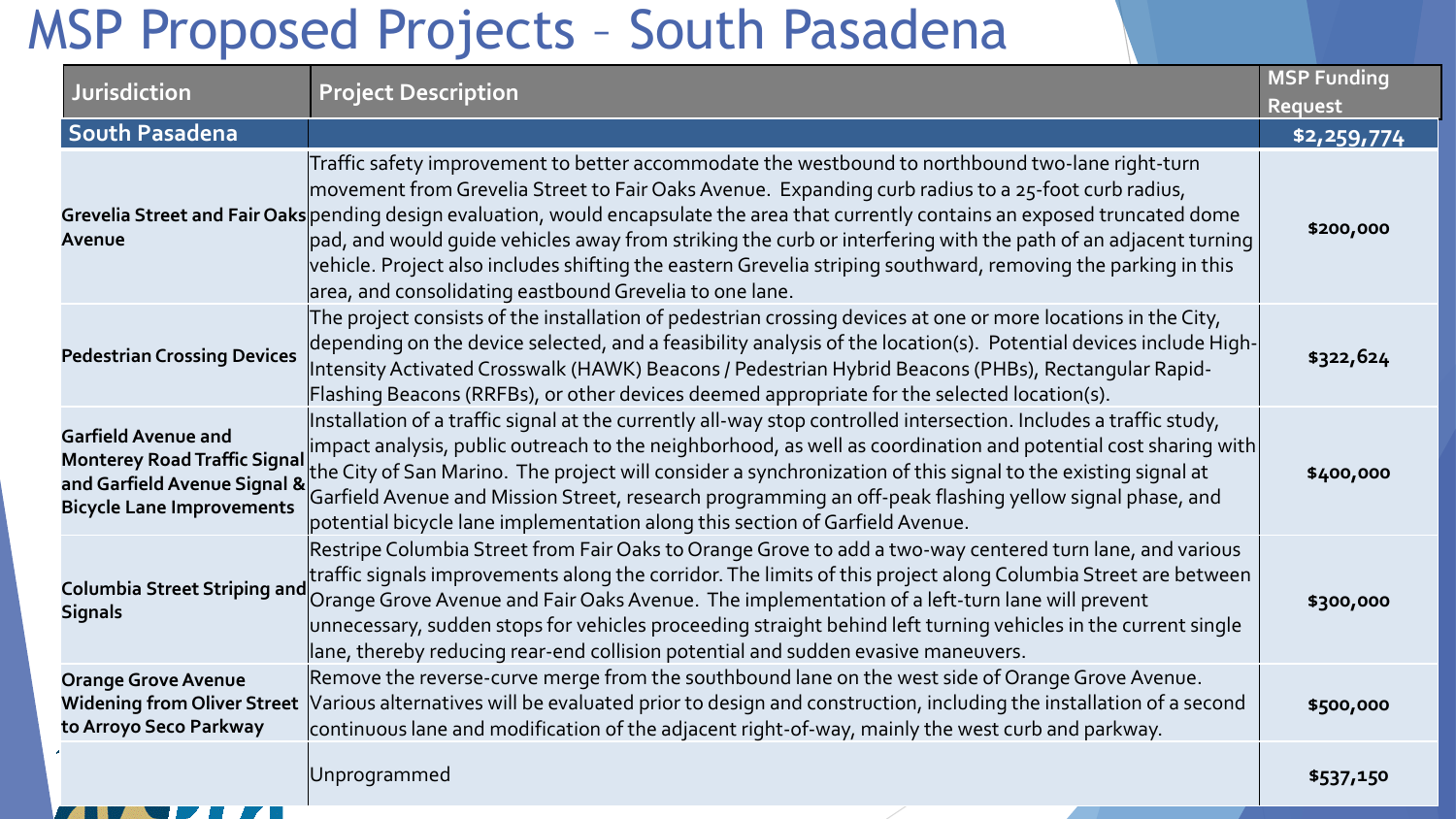# Reallocation of MSP Funds

|                                                                  | <b>Total 9 Year Program Allocation</b> |                                |  |  |  |  |  |
|------------------------------------------------------------------|----------------------------------------|--------------------------------|--|--|--|--|--|
| <b>MSP Category</b>                                              | <b>Metro Allocation</b>                | <b>AVC Proposed Allocation</b> |  |  |  |  |  |
| Transit Projects*                                                | \$19,348,264                           | \$23,593,660                   |  |  |  |  |  |
| Modal Connectivity and Complete Streets*                         | \$15,201,671                           | \$8,710,441                    |  |  |  |  |  |
| Highway Efficiency, Noise Mitigation, and<br>Arterial Projects** | $$-$                                   | \$1,400,000                    |  |  |  |  |  |
| <b>Active Transportation**</b>                                   | $$-$                                   | \$8,951,587                    |  |  |  |  |  |
| Unprogrammed                                                     | $$-$                                   | \$2,747,509                    |  |  |  |  |  |
| <b>Total</b>                                                     | \$45,403,196                           | \$45,403,196                   |  |  |  |  |  |

\*Active MSP fund

\*\* Inactive (future) MSP fund

▶ Metro allows subregions to "swap" funds between future inactive programs with Subregion/COG board approval

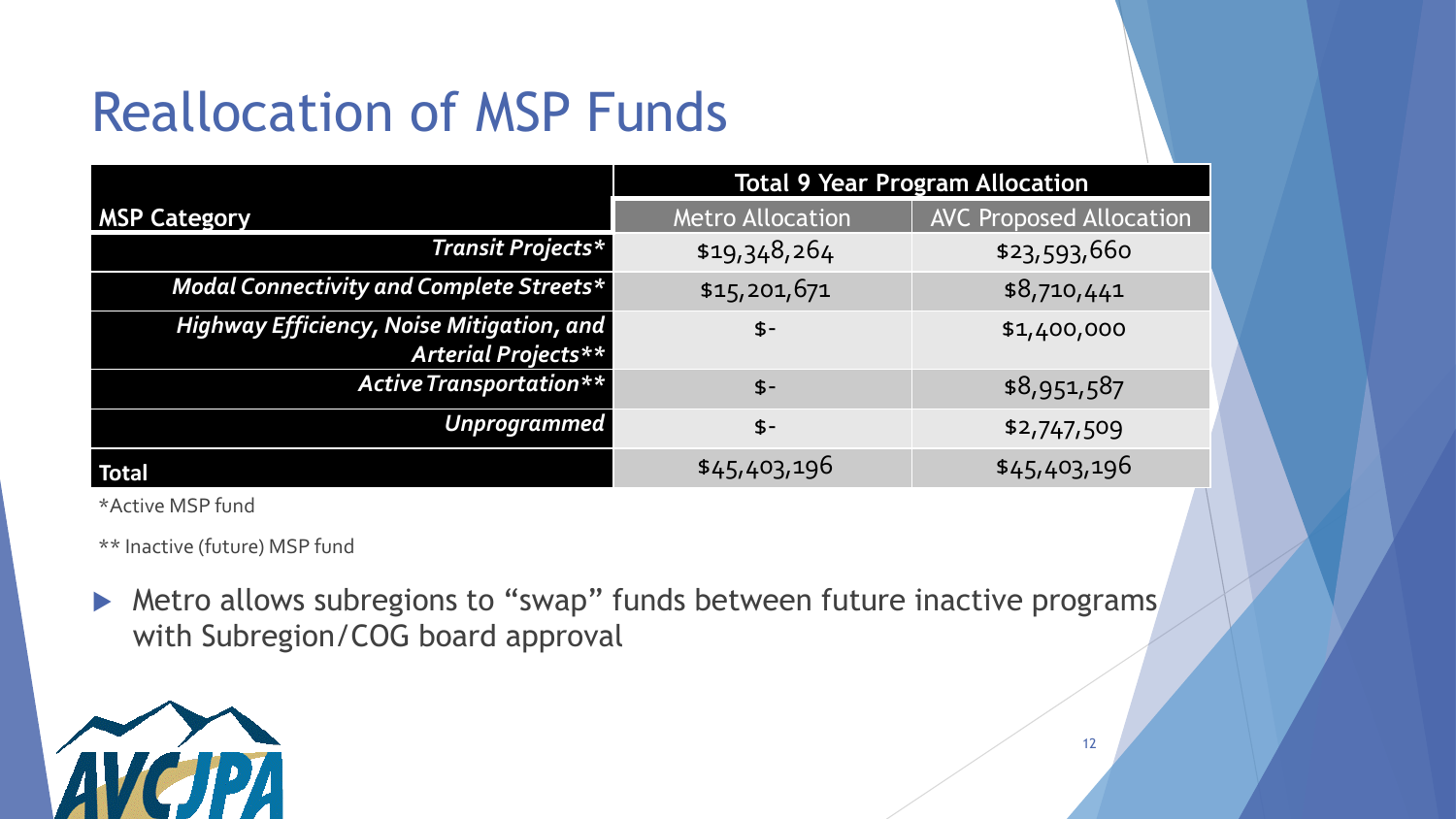## Draft MSP Plan – Burbank Projects

| <b>Agency and Project</b>                                                                                      | 9 Year Total<br><b>MSP Funding</b> | Year 2<br>$(FY 18-19)$ | Year <sub>3</sub> | Year 4<br>(FY 19-20) (FY 20-21) | Year 5<br>(FY 21-22) | Year 6<br>(FY 22-<br>23) | Year <sub>7</sub> | Year 8<br>$(FY 23-24)(FY 24-25)$ | Year 9<br>$(FY 25-26)$ |
|----------------------------------------------------------------------------------------------------------------|------------------------------------|------------------------|-------------------|---------------------------------|----------------------|--------------------------|-------------------|----------------------------------|------------------------|
| <b>Burbank</b>                                                                                                 | \$9,196,987                        | \$3,000,000            | \$0               | \$0                             | \$1,800,000          | \$0                      | \$0               | \$0                              | \$4,396,987            |
| <b>Victory Blvd Connectivity Gap</b><br><b>Closure and Transit</b><br><b>Enhancements - Burbank</b><br>portion | \$3,000,000                        | \$3,000,000            |                   |                                 |                      |                          |                   |                                  |                        |
| <b>BurbankBus State of Good</b><br><b>Repair - Bus Replacement 2020</b>                                        | \$1,800,000                        |                        |                   |                                 | \$1,800,000          |                          |                   |                                  |                        |
| <b>Burbank Bus Zero Emission Bus</b><br><b>Purchase</b>                                                        | \$4,396,987                        |                        |                   |                                 |                      |                          |                   |                                  | \$4,396,987            |

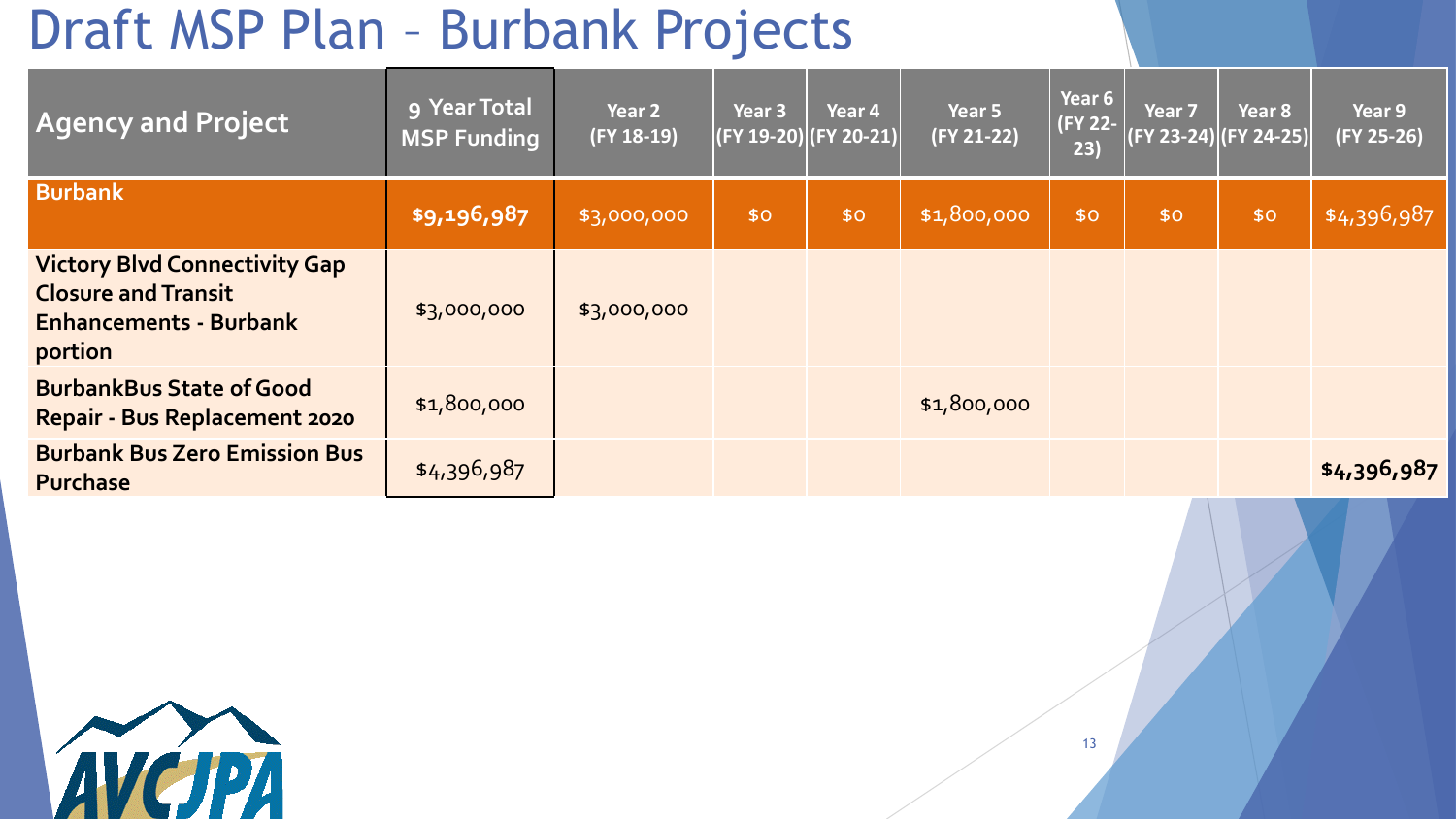# Draft MSP Plan – Glendale Projects

| <b>Agency and Project</b>                                     | 9 Year Total<br><b>MSP</b><br><b>Funding</b> | Year 2<br>(FY 18-<br><b>19)</b> | Year 3<br>$(FY 19-20)$ | Year 4<br>(FY 20-21) | Year 5<br>(FY 21-22) | Year 6<br>(FY 22-23) | Year 7<br>(FY 23-24) | Year 8<br>(FY 24-25) | Year 9<br>(FY 25-<br>26) |
|---------------------------------------------------------------|----------------------------------------------|---------------------------------|------------------------|----------------------|----------------------|----------------------|----------------------|----------------------|--------------------------|
| Glendale                                                      | \$17,792,200                                 | \$0                             | \$4,426,000            | \$1,082,051          | \$400,000            | \$5,301,587          | \$2,316,963          | \$4,265,599          | \$0                      |
| <b>Beeline Maintenance</b><br><b>Facility</b>                 | \$4,426,000                                  |                                 | \$4,426,000            |                      |                      |                      |                      |                      |                          |
| <b>Beeline Replacement</b><br><b>Buses 2021</b>               | \$832,051                                    |                                 |                        | \$832,051            |                      |                      |                      |                      |                          |
| <b>Victory Blvd Complete</b><br><b>Streets Project</b>        | \$5,951,587                                  |                                 |                        | \$250,000            | \$400,000            | \$5,301,587          |                      |                      |                          |
| <b>Bus Purchase and Bus-</b><br><b>Related Infrastructure</b> | \$2,316,963                                  |                                 |                        |                      |                      |                      | \$2,316,963          |                      |                          |
| <b>Honolulu Avenue</b><br><b>Rehabilitation Project</b>       | \$1,876,827                                  |                                 |                        |                      |                      |                      |                      | \$1,876,827          |                          |
| <b>Electrification of Beeline</b><br><b>Transit Fleet</b>     | \$2,388,773                                  |                                 |                        |                      |                      |                      |                      | \$2,388,773          |                          |

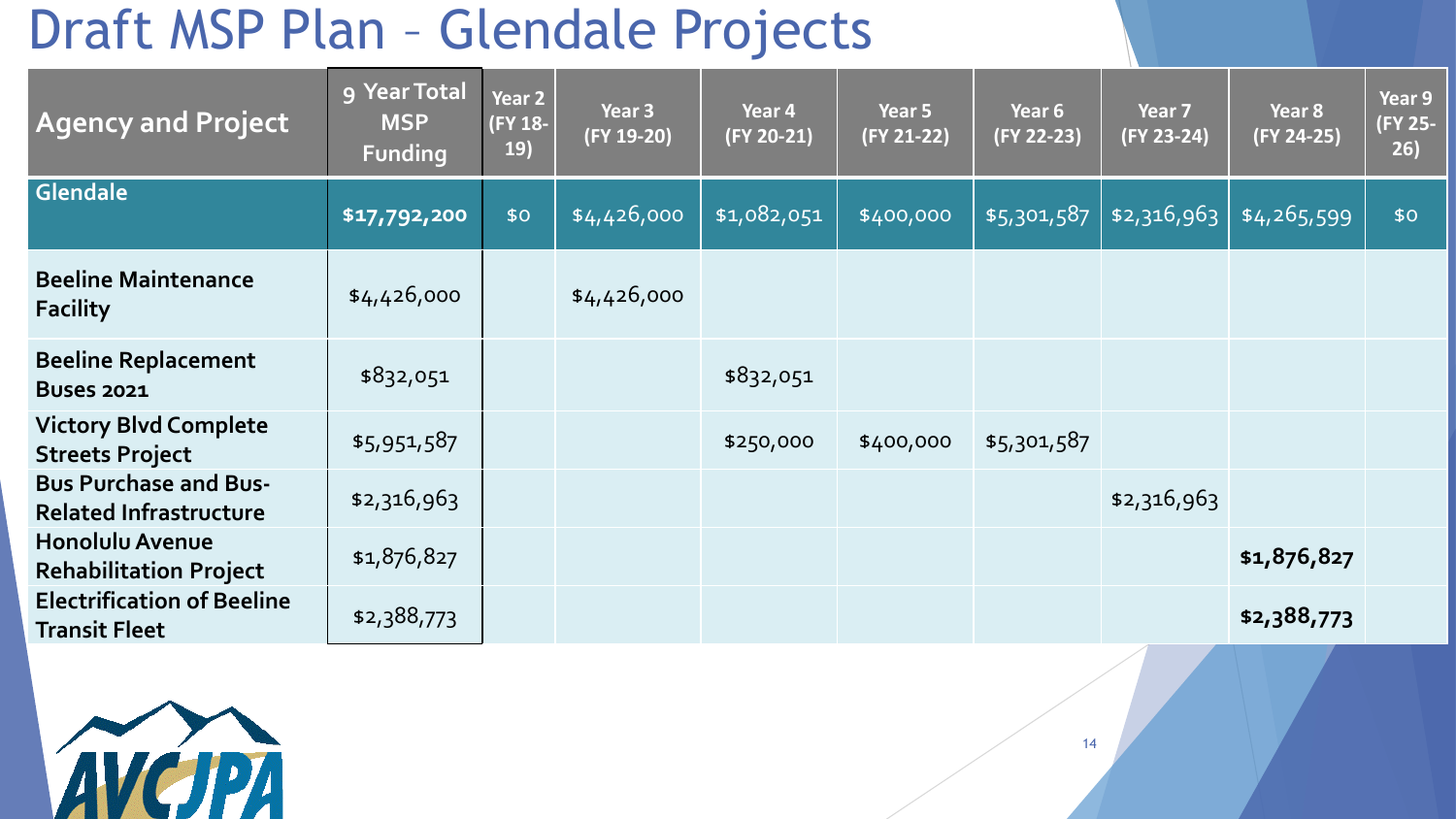#### Draft MSP Plan – La Cañada Flintridge Projects

| <b>Agency and Project</b>                               | 9 Year Total<br><b>MSP</b><br><b>Funding</b> | Year 2<br>(FY 18-<br>19) | Year <sub>3</sub><br>(FY 19-20) | Year 4<br>(FY 20-21) | Year 5<br>$(FY 21-22)$ | Year 6<br>(FY 22-23) | Year 7<br>$(FY 23-24)$ | Year 8<br>(FY 24-25) | Year 9<br>$(FY 25-26)$ |
|---------------------------------------------------------|----------------------------------------------|--------------------------|---------------------------------|----------------------|------------------------|----------------------|------------------------|----------------------|------------------------|
| La Cañada Flintridge                                    | \$1,788,800                                  | \$0                      | \$0                             | \$0                  | \$953,919              | \$0                  | \$0                    | \$360,000            | \$474,881              |
| <b>Foothill Blvd Link Bikeway and</b><br>Ped. Greenbelt | \$953,919                                    |                          |                                 |                      | \$953,919              |                      |                        |                      |                        |
| <b>Bus Purchase for Fleet</b><br><b>Electrification</b> | \$360,000                                    |                          |                                 |                      |                        |                      |                        | \$360,000            |                        |
| UnProgrammed La Canada<br><b>Flintridge</b>             | \$474,881                                    |                          |                                 |                      |                        |                      |                        |                      | \$474,881              |

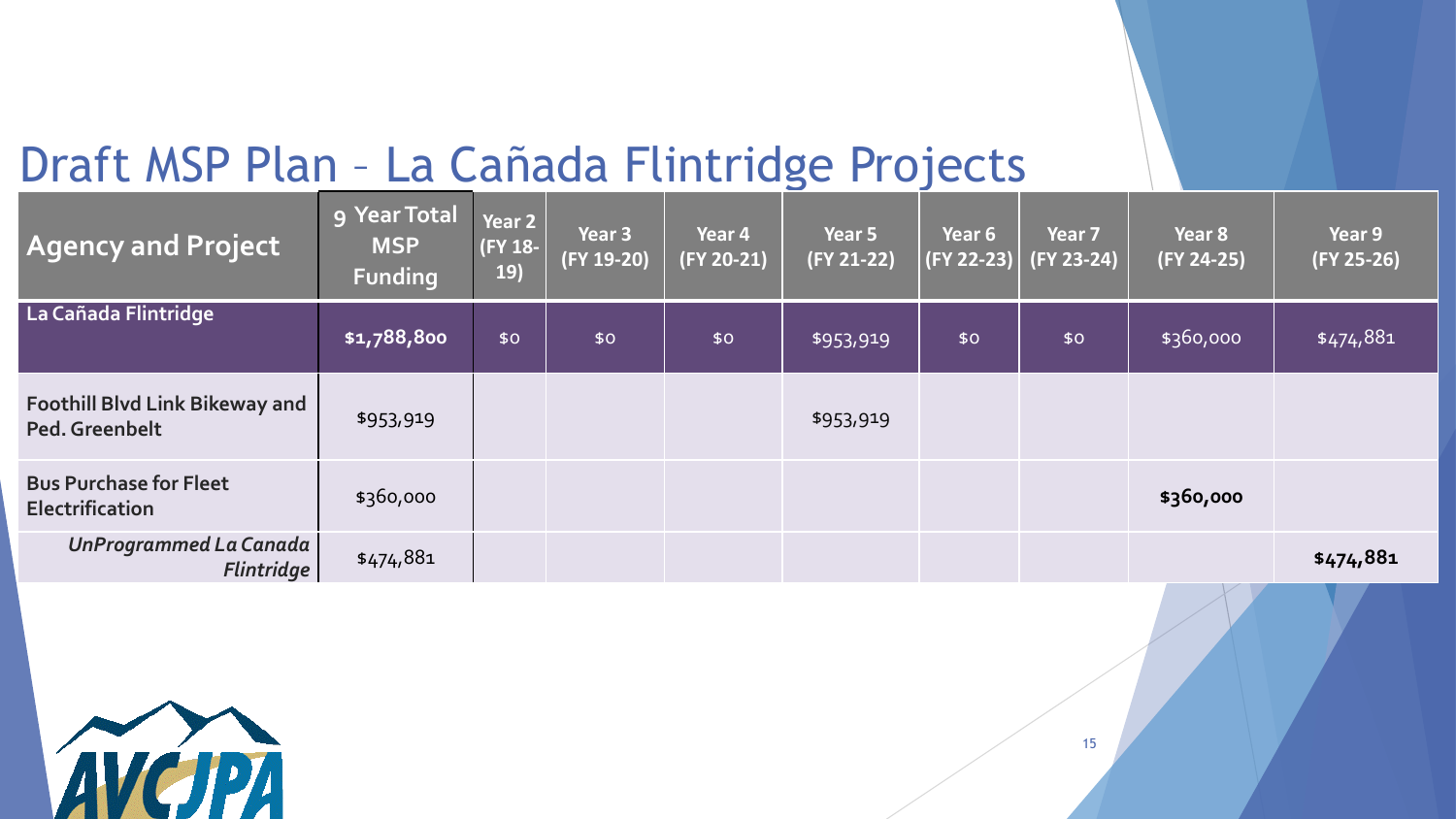#### Draft MSP Plan – LA County / La Crescenta-Montrose Projects

| <b>Agency and Project</b> | <b>g Year Total</b><br><b>MSP</b><br><b>Funding</b> | Year 2<br>$ $ (FY 18- $ $<br>19) | Year <sub>3</sub><br>(FY 19-20) | Year 4<br>$(FY 20-21)$ | Year 5<br>(FY 21-22) | Year 6<br>   (FY 22-23)   <sub> </sub> | Year <sub>7</sub><br>$(FY 23-24)$ | Year 8<br>(FY 24-25) | Year 9<br>$(FY 25-26)$ |
|---------------------------|-----------------------------------------------------|----------------------------------|---------------------------------|------------------------|----------------------|----------------------------------------|-----------------------------------|----------------------|------------------------|
| La Crescenta-Montrose     | \$1,735,479                                         | \$0                              | \$0                             | \$0                    | \$0                  | \$0                                    | \$0                               | \$0                  | \$1,735,479            |
| Unprogrammed              | \$1,735,479                                         |                                  |                                 |                        |                      |                                        |                                   |                      | \$1,735,479            |

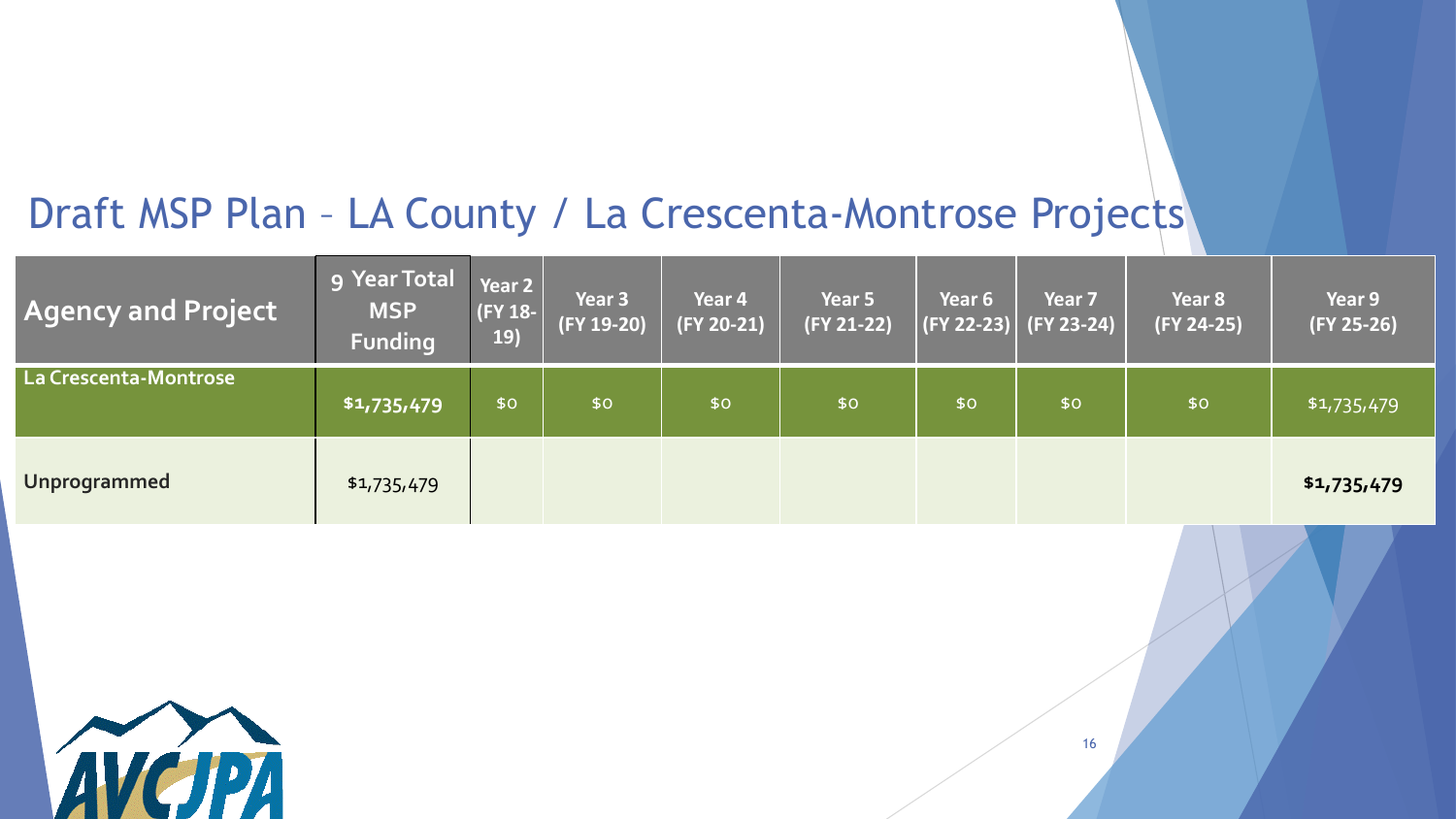## Draft MSP Plan – Pasadena Projects

| <b>Agency and Project</b>                                                                      | 9 Year Total<br><b>MSP</b><br><b>Funding</b> | Year 2<br><b>FY 18-</b><br>19) | Year 3<br>(FY 19-20) | Year 4<br>(FY 20-21) | Year 5<br>(FY 21-22) | Year 6<br>(FY 22-23) | Year 7<br>(FY 23-24) | Year 8<br>(FY 24-25) | Year 9<br>(FY 25-<br>26) |
|------------------------------------------------------------------------------------------------|----------------------------------------------|--------------------------------|----------------------|----------------------|----------------------|----------------------|----------------------|----------------------|--------------------------|
| Pasadena                                                                                       | \$12,629,957                                 | \$0                            | \$1,000,000          | \$535,020            | \$4,700,000          | \$2,434,995          | $ $ \$919,148        | \$3,040,794          | \$0                      |
| <b>Avenue 64 Complete Street</b><br>Project                                                    | \$1,800,000                                  |                                |                      | \$300,000            | \$1,500,000          |                      |                      |                      |                          |
| N. Hill Complete Street Project                                                                | \$1,500,000                                  |                                | \$300,000            | \$235,020            | \$600,000            | \$364,980            |                      |                      |                          |
| <b>Purchase Replacement Buses</b><br>(FY 2018-2022)                                            | \$7,072,886                                  |                                | \$700,000            |                      | \$2,600,000          | \$2,070,015          |                      | \$1,702,871          |                          |
| <b>Pedestrian Crossing</b><br><b>Enhancement Program</b>                                       | \$236,148                                    |                                |                      |                      |                      |                      | \$236,148            |                      |                          |
| <b>New Traffic Signals for</b><br><b>Pedestrian Connectivity</b>                               | \$1,520,923                                  |                                |                      |                      |                      |                      | \$683,000            | \$837,923            |                          |
| <b>Installation of Crosswalk at</b><br><b>Washington Boulevard and</b><br><b>Hudson Avenue</b> | \$500,000                                    |                                |                      |                      |                      |                      |                      | \$500,000            |                          |

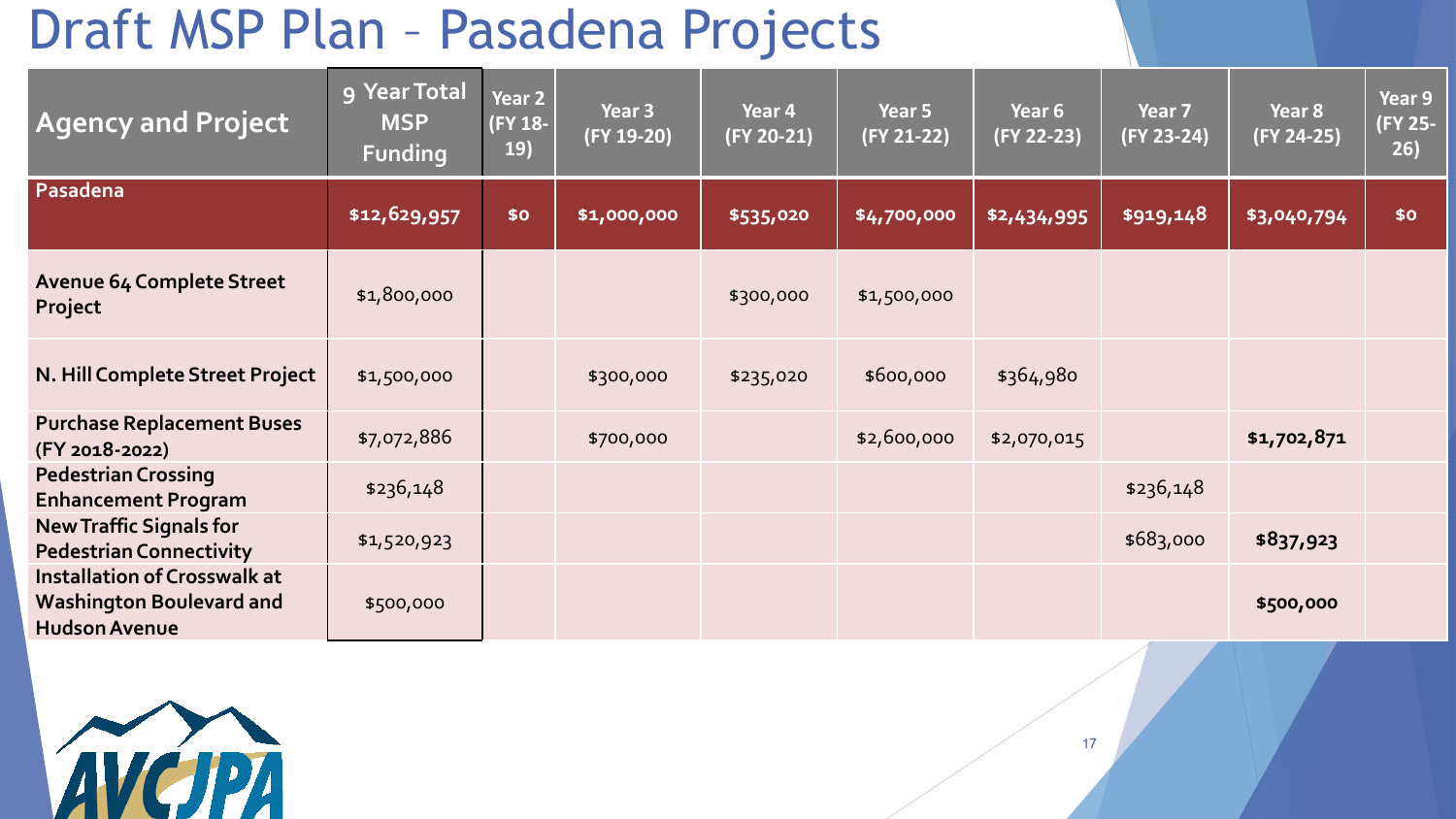#### Draft MSP Plan – South Pasadena Projects

| <b>Agency and Project</b>                                                                                                                        | 9 Year Total<br><b>MSP</b><br><b>Funding</b> | Year 2<br>(FY 18-<br>19) | Year <sub>3</sub><br>$(FY 19-20)$ | Year 4<br>(FY 20-21) | Year 5<br>(FY 21-22) | Year 6<br>(FY 22-23) | Year 7<br>(FY 23-24) | Year <sub>8</sub><br>(FY 24-25) | Year 9<br>(FY 25-26) |
|--------------------------------------------------------------------------------------------------------------------------------------------------|----------------------------------------------|--------------------------|-----------------------------------|----------------------|----------------------|----------------------|----------------------|---------------------------------|----------------------|
| <b>South Pasadena</b>                                                                                                                            | \$2,259,774                                  | \$0                      | \$0                               | \$0                  | \$0                  | \$250,000            | \$472,624            | \$650,000                       | \$887,150            |
| <b>Grevelia Street and Fair Oaks</b><br>Avenue                                                                                                   | \$200,000                                    |                          |                                   |                      |                      | \$50,000             | \$150,000            |                                 |                      |
| <b>Pedestrian Crossing Devices</b>                                                                                                               | \$322,624                                    |                          |                                   |                      |                      | \$200,000            | \$122,624            |                                 |                      |
| <b>Garfield Avenue and Monterey</b><br><b>Road Traffic Signal and</b><br><b>Garfield Avenue Signal &amp;</b><br><b>Bicycle Lane Improvements</b> | \$400,000                                    |                          |                                   |                      |                      |                      | \$100,000            | \$300,000                       |                      |
| <b>Columbia Street Striping and</b><br><b>Signals</b>                                                                                            | \$300,000                                    |                          |                                   |                      |                      |                      | \$50,000             | \$250,000                       |                      |
| <b>Orange Grove Avenue</b><br><b>Widening from Oliver Street to</b><br><b>Arroyo Seco Parkway</b>                                                | \$500,000                                    |                          |                                   |                      |                      |                      | \$50,000             | \$100,000                       | \$350,000            |
| <b>Unprogrammed South</b><br>Pasadena                                                                                                            | \$537,150                                    |                          |                                   |                      |                      |                      |                      |                                 | \$537,150            |

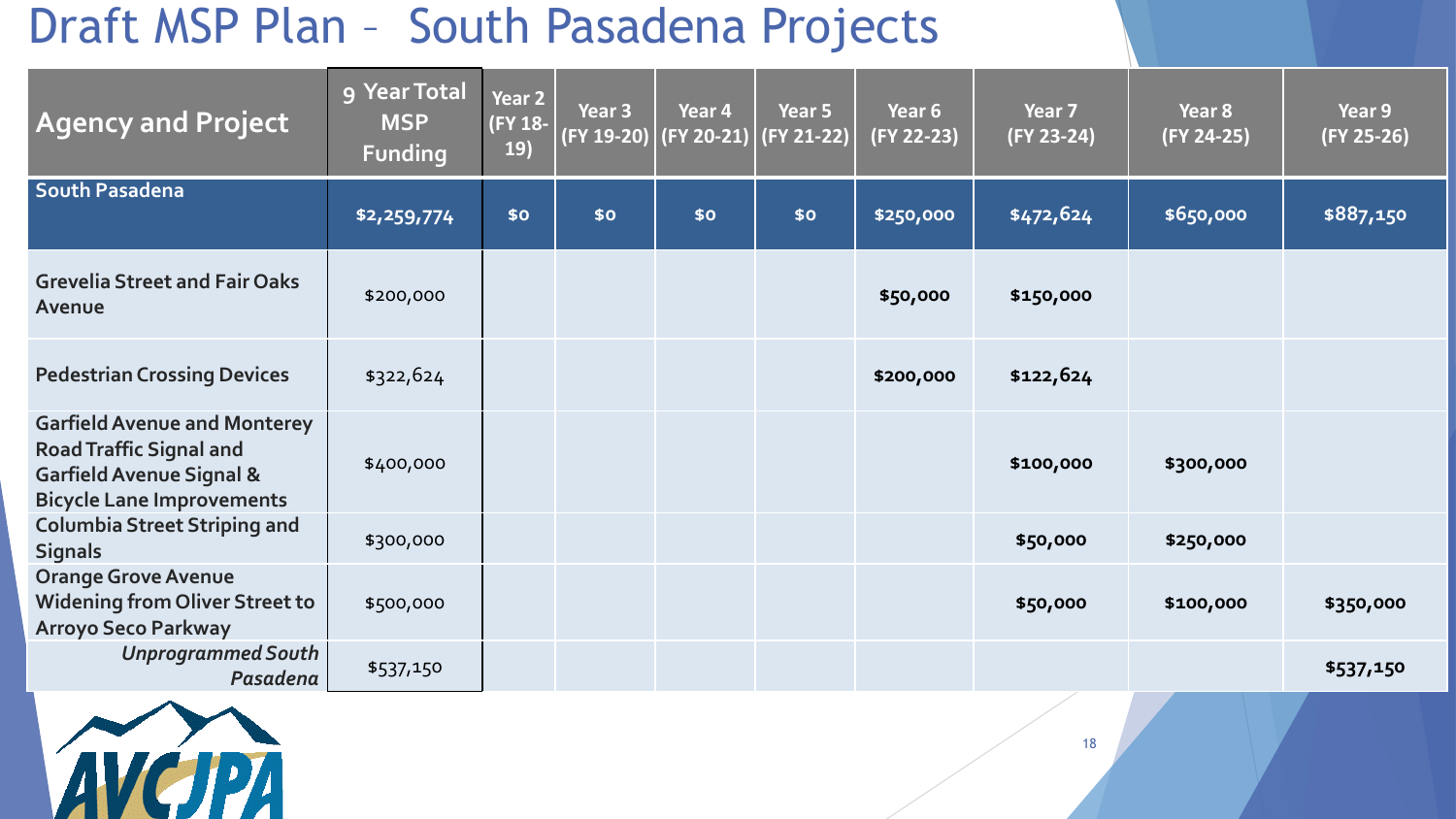# Technical Advisory Committee Recommendation

- 1. Receive the presentation;
- 2. Receive input;
- 3. Approve the reallocation of Arroyo Verdugo MSP program funding through the swapping between future Arroyo Verdugo Communities MSP sources as described in **Table 4**; and
- 4. Approve the attached Multi-year Subregional Program 5-year funding plan (MSP Plan) for Arroyo Verdugo Communities Joint Powers Authority (AVCJPA) in **Table 5** for submission to Metro for Measure M programming